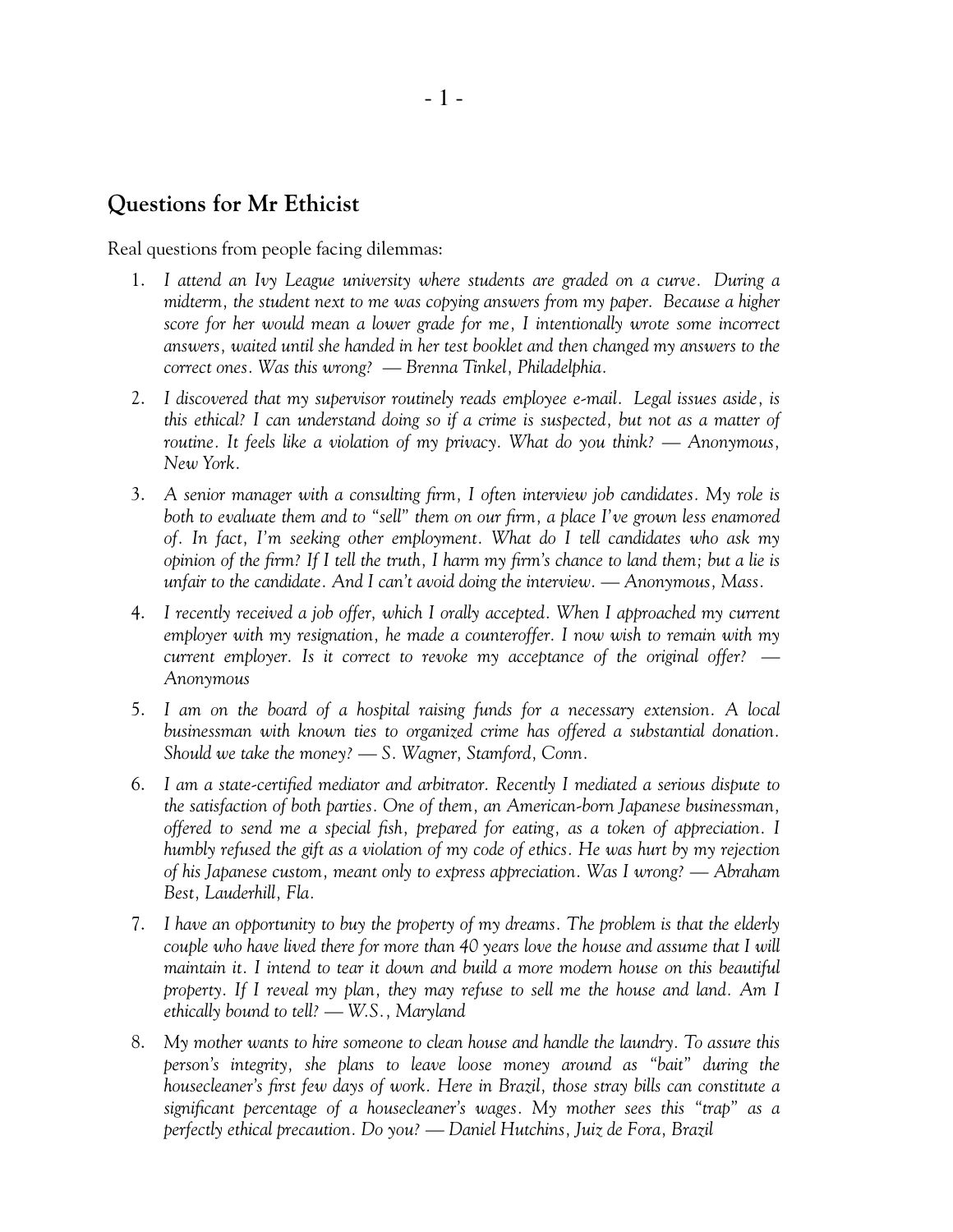- 9. *I've been happily married for 21 years. Ten years ago, my husband suffered a debilitating disease that keeps us from making love. Four years ago, I bumped into an ex-lover, himself married, and began a sexual relationship, reawakening my sexual feelings. Neither of us would ever divorce. I'm sure I can keep this relationship secret, so my husband will not get hurt. My devout Catholicism forbids such an affair, but does secular ethics? — Anonymous*
- 10. *An acquaintance who works for a mutual fund regularly visits Japan to meet with companies in which the fund invests. Brokerage firms that do business with the fund set up the meetings and provide translators. Executives of the companies he visits assume he does not speak Japanese and hold private conversations in his presence that could affect investment decisions. My acquaintance needs a translator's help with some technical terms but easily handles conversational Japanese. Must he divulge this to those executives? — Daniel Gottlieb, Los Gatos, Calif.*
- 11. *I have an employee with no health insurance he opted out of our company plan with a wife and children who rely on his income. He has been loyal and productive. I have no bad things to say about him. Recently he was diagnosed with cancer and will not be able to perform his job. Should I continue to pay his salary even after he stops working? How should employers handle such situations? — Eric Markowitz, Brooklyn*
- 12. *I am a subspecialty physician without primary responsibility for patients. I consulted on the care of the C.E.O. of a major company, the seriousness of whose illness was not being fully disclosed to shareholders. I own stock in this company. Once I complete my consultation, may I ethically sell my shares, motivated by the information I gained as a doctor? — Anonymous, Texas*
- 13. *I bid for art on eBay. A fellow collector whose taste parallels mine often bids against me. He suggested that we agree not to bid on the same prints, so that we don't "drive up the prices." This would benefit us, but wouldn't it be unfair to the seller, who would have less competition and lower prices? I resisted, but I can't quite figure out why it feels wrong. Is it? — Christine Bridges, New York*
- 14. *Our medical practice discovered that a recently discharged office administrator misappropriated several thousand dollars. The police were notified. This fellow then asked if we could "work things out" and avoid the legal system. Some of the physicians are willing to not press charges if he reimburses us. I feel we have an obligation to society and to potential future employers to continue with the criminal-justice system. Agreed? — name withheld, New Jersey*
- 15. *After I worked for months as a management consultant, my client became increasingly hard to pin down for payments due. I then withdrew, halfway through the project, for lack of funds. May I recoup some of my costs by using material I produced for him for future clients? May I share documents he provided, even if they might contain confidential information? (We have no nondisclosure agreement.) — Anonymous, Montreal*